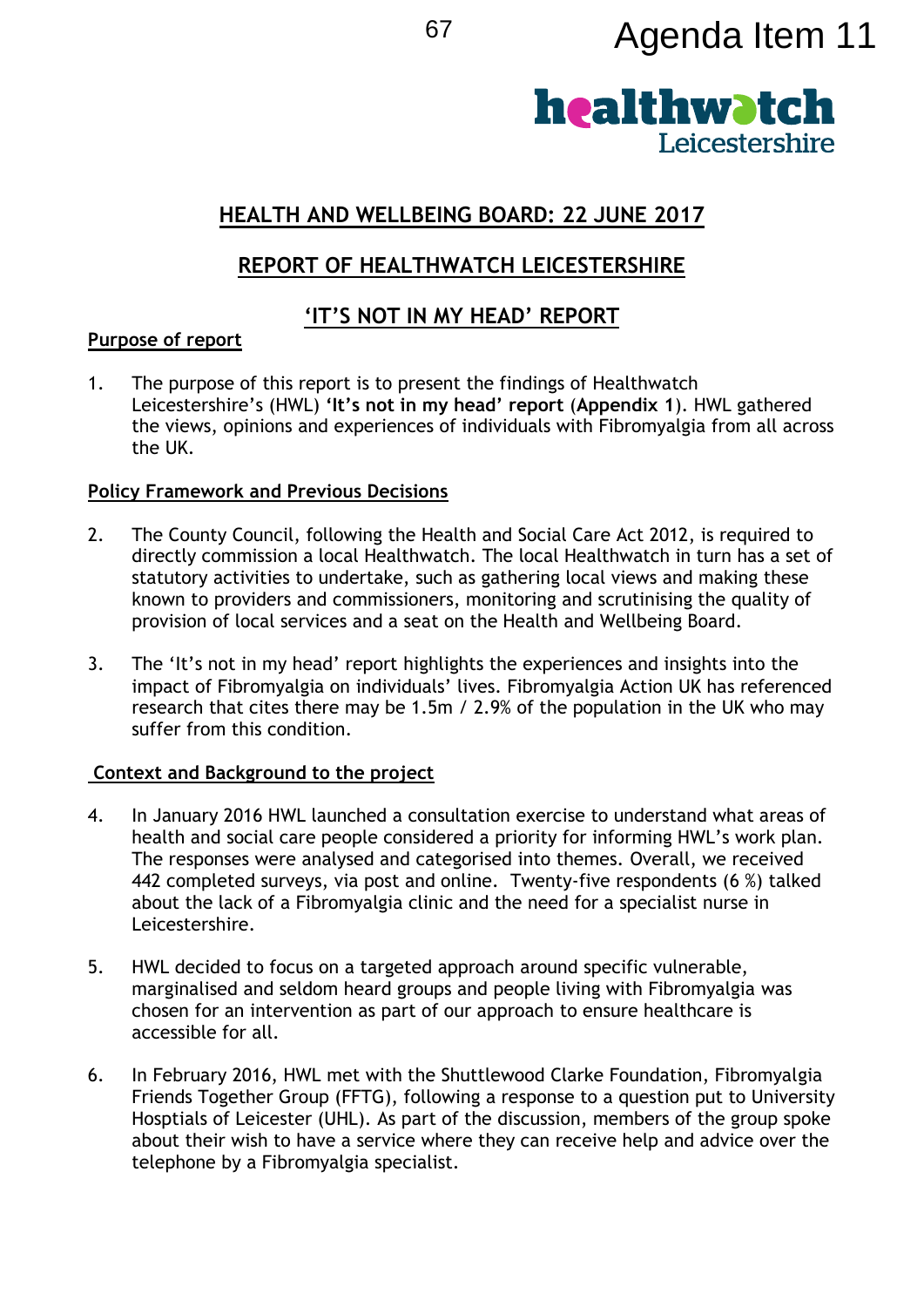7. HWL met with the FFTG again in April 2016 and through discussions it was decided that HWL would co-produce a survey with feedback from the FFTG and promote it widely to gather the experience of local patients with Fibromyalgia. The aim was to capture experience and insights to feed into UHL and CCGs on service provision.

### **Key Findings**

- 8. HWL was overwhelmed with the volume of responses as in total 950 individuals with Fibromyalgia completed the survey. 291 responses were received from LLR respondents, 605 from individuals living elsewhere in the UK and 54 individuals did not provide us with information of where they live.
- 9. These key findings can be found in the main report and alongside this, HWL want to highlight observations and reflections on a number of experiences and insights into the experience of people with Fibromyalgia.
- 10. It found that Fibromyalgia impacts on individual's quality of life and limits their chances for education, employment and social life. Individuals are sometimes left unable to perform routine chores and look after personal care needs such as eating, bathing and dressing.
- 11. The length of time taken for a diagnosis contributes to their isolation and frustrations. Despite waiting a long time for diagnosis, there were contradictory views on individual experiences with their GP. HWL broke the responses down by Clinical Commissioning Group (CCG) areas across Leicester, Leicester, Rutland (LLR) and the UK, and the findings were very similar. Over a quarter of individuals across all areas including the UK reported that their GP was neither knowledgeable nor supportive. However, a higher percentage of individuals reported that their GP was both knowledgeable and supportive.
- 12. The majority of respondents had not experienced misdiagnosis, however it was concerning that over half of respondents from LLR and the UK were not offered information by the NHS on living with Fibromyalgia.
- 13. Generally, respondents visited their GP monthly, bi-monthly, or quarterly regarding their Fibromyalgia. It is worth noting however, that nearly a quarter of LLR respondents and almost a fifth of UK respondents stated that they did not see their GP regarding Fibromyalgia because they feel their GP is not supportive or knowledgeable about their condition.
- 14. The majority of individuals from LLR and the UK reported that non-specialist hospital staff do not have much knowledge of or understand Fibromyalgia.

#### **National Fibromyalgia Day**

15. To help raise awareness for the long-term condition HWL released key findings from the survey of local people who suffer from this debilitating disease to mark National Fibromyaglia Day on 12 May 2017. (**See Appendix 2**)

## **Healthwatch England - 'It starts with you' campaign**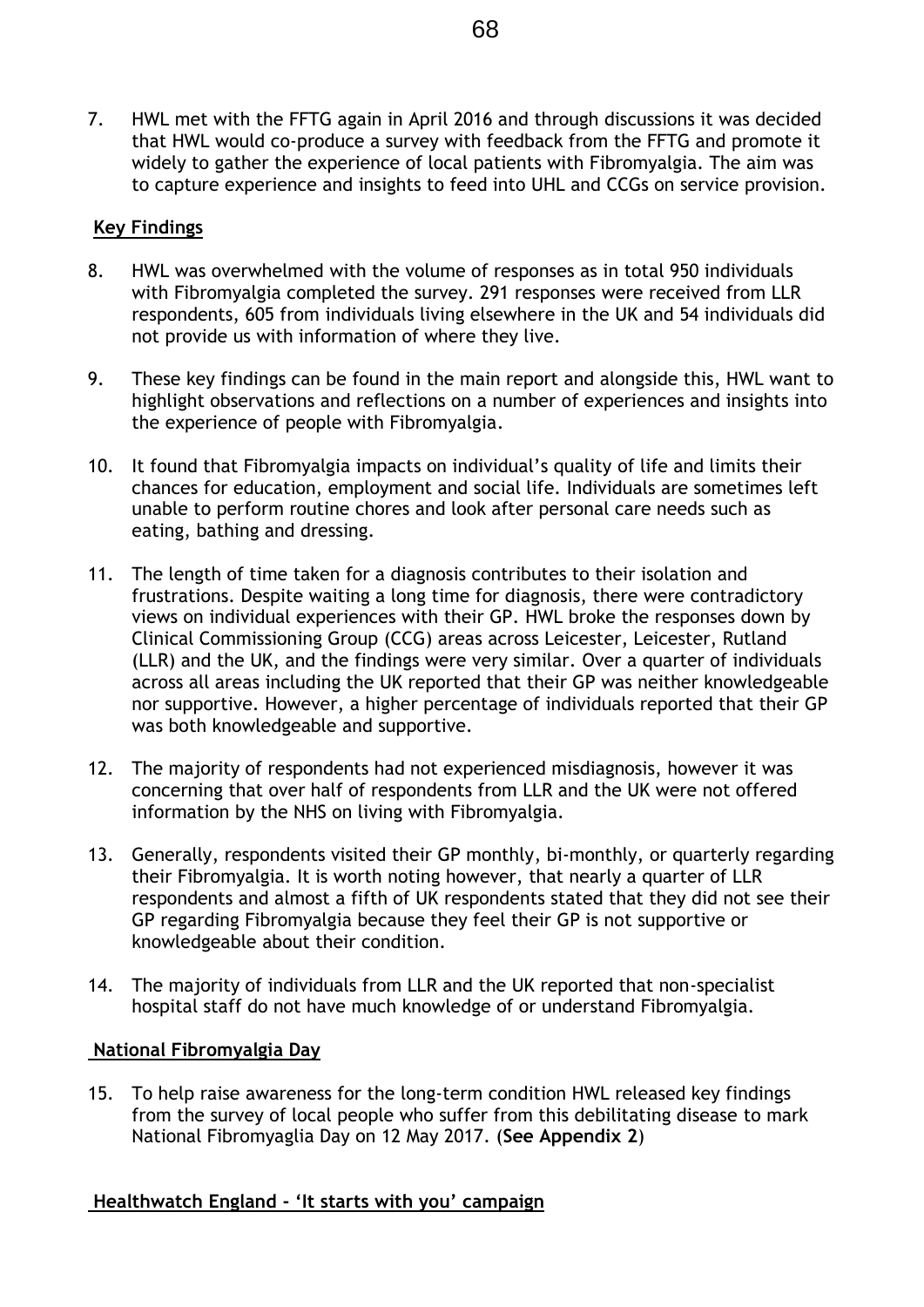- 16. HWL gave a preview of the findings to the Healthwatch England Committee (24 May 2017) as an example of work with a seldom heard group. The feedback was very positive on the deliberative approach taken, engaging and involving with groups and individuals to improve services.
- 17. Healthwatch England plans to use the report and approach as a case study as part of their 'It starts with you' national campaign that shows how Healthwatch activities can make a significant contribution to helping improve health and care services.
- 18. HWL is pleased to able to include in the report the positive outcome from the meeting between the Fibromyalgia Friends Together Group and UHL that has resulted in a jointly badged Top 10 Tips leaflet (refer to Report page 27) for those living with the condition. It will be circulated by UHL to 28,000 people including 12,000 professionals which will help to raise awareness of the condition.

#### **'It's not in my head!' Recommendations**

- 19. The findings from the report will be presented to a range of stakeholders who are responsible for commissioning, providing services and the education of health care professionals. The following simple and practical steps that can be taken to make life easier for Fibromyaglia sufferers and their families have been devised:
	- a) Develop a **tool kit** that includes a list of local GPs, both private and NHS, who specialise in Fibromyalgia within LLR, including information about Fibromyalgia, the types of treatment that may be beneficial and alternative therapies that are available.
	- b) Provide **support for families and carers** of individuals with Fibromyalgia for example, developing a local support group or a local online forum which would allow patients to participate from the comfort of their home.
	- c) More **education and training** to existing GPs and those in training regarding Fibromyalgia symptoms and impact on quality of life for the patient, their families and carers. Part of the training should include increasing awareness of local specialist services that GP's can refer patients to.
	- d) To address both health and social care needs, commissioners should explore a **multi-disciplinary approach to diagnosis** and service provision for patients, their families and carers.
	- e) More **information** to be made available about Fibromyalgia that includes using online platforms and social media to raise public awareness led by public health, commissioners and providers.

#### **Recommendations to the Health and Wellbeing Board**

- 1. To receive the report, key findings and themes.
- 2. To comment on the recommendations (a) (e) outlined above.